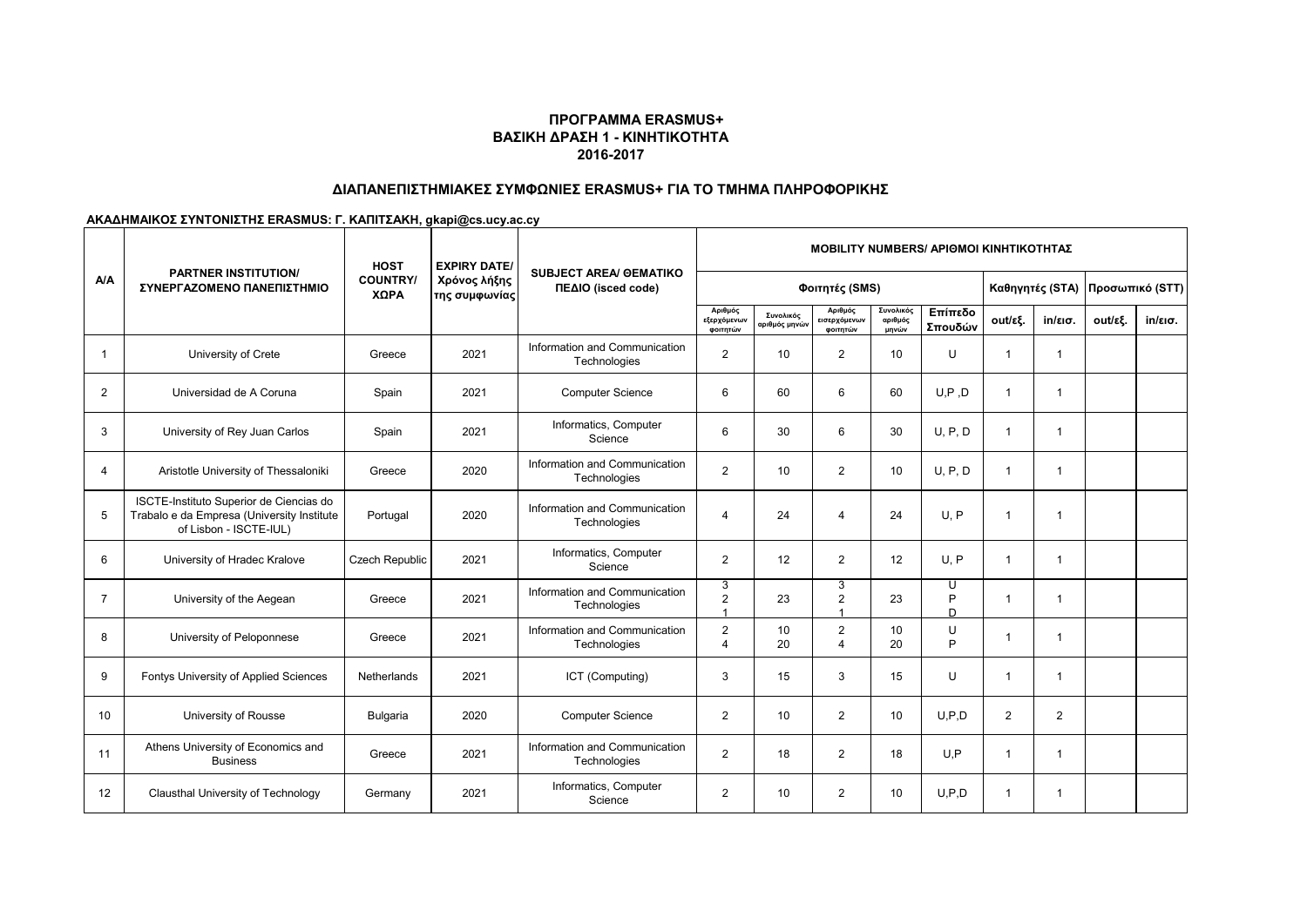# **ΔΙΑΠΑΝΕΠΙΣΤΗΜΙΑΚΕΣ ΣΥΜΦΩΝΙΕΣ ERASMUS+ ΓΙΑ ΤΟ ΤΜΗΜΑ ΠΛΗΡΟΦΟΡΙΚΗΣ**

|     | <b>PARTNER INSTITUTION/</b>                           | <b>MOBILITY NUMBERS/ APIOMOI KINHTIKOTHTAZ</b><br><b>HOST</b><br><b>EXPIRY DATE/</b><br><b>SUBJECT AREA/ GEMATIKO</b> |                               |                                                      |                                    |                            |                                     |                               |                    |                |                   |         |                   |
|-----|-------------------------------------------------------|-----------------------------------------------------------------------------------------------------------------------|-------------------------------|------------------------------------------------------|------------------------------------|----------------------------|-------------------------------------|-------------------------------|--------------------|----------------|-------------------|---------|-------------------|
| A/A | ΣΥΝΕΡΓΑΖΟΜΕΝΟ ΠΑΝΕΠΙΣΤΗΜΙΟ                            | <b>COUNTRY/</b><br>ΧΩΡΑ                                                                                               | Χρόνος λήξης<br>της συμφωνίας | ΠΕΔΙΟ (isced code)                                   |                                    | Καθηγητές (STA)            |                                     | Προσωπικό (STT)               |                    |                |                   |         |                   |
|     |                                                       |                                                                                                                       |                               |                                                      | Αριθμός<br>εξερχόμενων<br>φοιτητών | Συνολικός<br>αριθμός μηνών | Αριθμός<br>εισερχόμενων<br>φοιτητών | Συνολικός<br>αριθμός<br>μηνών | Επίπεδο<br>Σπουδών | out/εξ.        | $in/\epsilon$ ισ. | out/εξ. | $in/\epsilon$ ισ. |
| 13  | Universitat Politecnica de Catalunya                  | Spain                                                                                                                 | 2021                          | <b>Computer Science</b>                              | $\overline{2}$                     | 10 <sup>°</sup>            | $\overline{2}$                      | 10 <sup>1</sup>               | U.P                |                |                   |         |                   |
| 14  | Manchester Metropolitan University                    | <b>UK</b>                                                                                                             | 2017                          | Computer use                                         | $\mathbf 1$                        | 10 <sup>°</sup>            | $\mathbf 1$                         | 10 <sup>1</sup>               | U.P                | $\mathbf 1$    | 1                 |         |                   |
| 15  | University of Piraeus (Informatics)                   | Greece                                                                                                                | 2020                          | Information and Communication<br>Technologies        | 6                                  | 36                         | 6                                   | 36                            | U, P, D            | $\overline{2}$ | $\overline{2}$    |         |                   |
| 16  | University of Southern Denmark, Odense                | Denmark                                                                                                               | 2021                          | Software and application<br>development and analysis | 2 or 4                             | 20                         | 2 or 4                              | 20                            | U.P                | $\mathbf{1}$   | 1                 |         |                   |
| 17  | National Technical University of Athens<br>(Metsovio) | Greece                                                                                                                | 2020                          | Information and Communication<br>Technologies        | 3                                  | 18                         | 3                                   | 18                            | U.P                | $\mathbf 1$    | 1                 |         |                   |
| 18  | <b>Linnaeus University</b>                            | Sweden                                                                                                                | 2021                          | Information and Communication<br>Technologies        | $\overline{2}$                     | 20                         | $\overline{2}$                      | 20                            | U.P                | $\mathbf{1}$   | 1                 |         |                   |
| 19  | University of Paris 13 (Paris Nord)                   | France                                                                                                                | 2021                          | Information and Communication<br>Technologies        | 3                                  | 18                         | 3                                   | 18                            | U.P.D              | $\mathbf 1$    | 1                 |         |                   |
| 20  | Universidad de Alcala                                 | Spain                                                                                                                 | 2021                          | Informatics, Computer Science                        | 4<br>2                             | 40<br>6                    | 4<br>2                              | 40<br>6                       | U, P<br>D.         | $\mathbf 1$    | 1                 |         |                   |
| 21  | Siauliai University                                   | Lithuania                                                                                                             | 2020                          | Informatics, Computer Science                        | $\overline{2}$                     | 8                          | $\overline{2}$                      | 8                             | U                  | $\mathbf{1}$   | 1                 |         |                   |
| 22  | Transilvania University of Brasov                     | Romania                                                                                                               | 2021                          | Information and Communication<br>Technologies        | $\mathbf 1$                        | 10                         | $\overline{1}$                      | 10                            | U.P.D              | $\mathbf{1}$   | $\mathbf{1}$      |         |                   |
| 23  | Latvia University of Agriculture                      | Latvia                                                                                                                | 2021                          | Information and Communication<br>Technologies        | 2                                  | 10                         | $\overline{2}$                      | 10 <sup>°</sup>               | U.P.D              | $\mathbf{1}$   | 1                 |         |                   |
| 24  | University of Groningen                               | Netherlands                                                                                                           | 2021                          | Informatics, Computer Science                        | $\overline{2}$                     | 20                         | $\overline{2}$                      | 20                            | U                  | $\mathbf 1$    | 1                 |         |                   |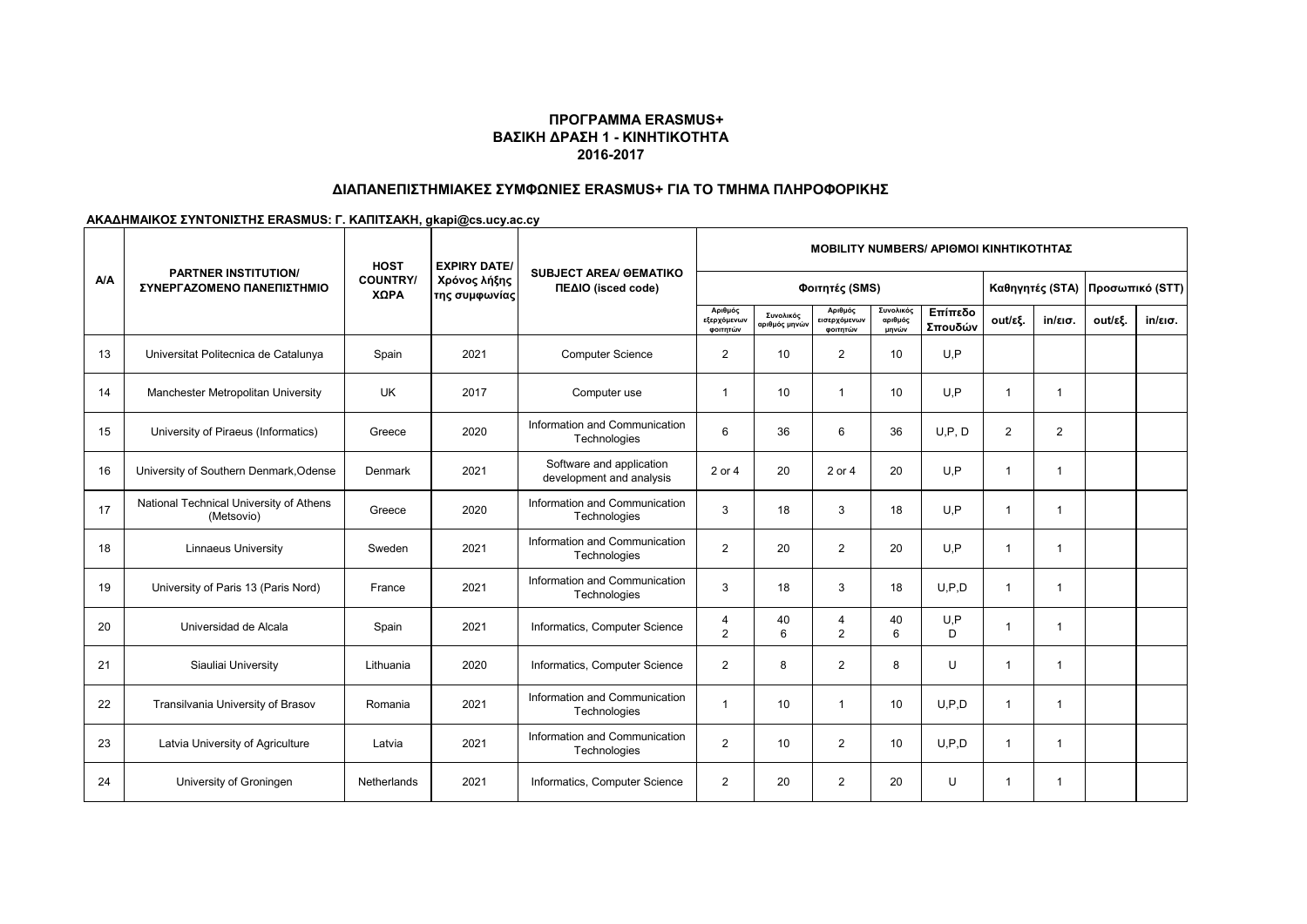# **ΔΙΑΠΑΝΕΠΙΣΤΗΜΙΑΚΕΣ ΣΥΜΦΩΝΙΕΣ ERASMUS+ ΓΙΑ ΤΟ ΤΜΗΜΑ ΠΛΗΡΟΦΟΡΙΚΗΣ**

|            |                                                            | <b>HOST</b>             | <b>EXPIRY DATE/</b>           |                                                                                                            | <b>MOBILITY NUMBERS/ APIOMOI KINHTIKOTHTAZ</b>                                      |                            |                                                                                     |                               |                    |                 |                   |                 |                   |  |
|------------|------------------------------------------------------------|-------------------------|-------------------------------|------------------------------------------------------------------------------------------------------------|-------------------------------------------------------------------------------------|----------------------------|-------------------------------------------------------------------------------------|-------------------------------|--------------------|-----------------|-------------------|-----------------|-------------------|--|
| <b>A/A</b> | <b>PARTNER INSTITUTION/</b><br>ΣΥΝΕΡΓΑΖΟΜΕΝΟ ΠΑΝΕΠΙΣΤΗΜΙΟ  | <b>COUNTRY/</b><br>ΧΩΡΑ | Χρόνος λήξης<br>της συμφωνίας | <b>SUBJECT AREA/ OEMATIKO</b><br>ΠΕΔΙΟ (isced code)                                                        | Φοιτητές (SMS)                                                                      |                            |                                                                                     |                               |                    | Καθηγητές (STA) |                   | Προσωπικό (STT) |                   |  |
|            |                                                            |                         |                               |                                                                                                            | Αριθμός<br>εξερχόμενων<br>φοιτητών                                                  | Συνολικός<br>αριθμός μηνών | Αριθμός<br><b>εισερχόμενων</b><br>φοιτητών                                          | Συνολικός<br>αριθμός<br>μηνών | Επίπεδο<br>Σπουδών | out/εξ.         | $in/\epsilon$ ισ. | out/εξ.         | $in/\epsilon$ ισ. |  |
| 25         | Czech University of Life Sciences Prague                   | <b>Czech Republic</b>   | 2021                          | <b>Computer Science</b>                                                                                    | $\overline{2}$                                                                      | 10                         | $\overline{2}$                                                                      | 10                            | U                  | $\mathbf 1$     | $\mathbf{1}$      |                 |                   |  |
| 26         | Hochschule Konstanz University of Applied<br>Sciences      | Germany                 | 2021                          | Information and Communication<br>Technologies                                                              | $\overline{2}$                                                                      | 20                         | $\overline{2}$                                                                      | 20                            | U.P                | $\mathbf{1}$    | $\mathbf{1}$      |                 |                   |  |
| 27         | Universite de Nantes                                       | France                  | 2021                          | Information and Communication<br>Technologies                                                              | $\overline{2}$                                                                      | 20                         | $\overline{2}$                                                                      | 20                            | P                  | $\mathbf{1}$    | $\mathbf{1}$      |                 |                   |  |
| 28         | <b>Selcuk University</b>                                   | Turkey                  | 2021                          | Information and Communication<br>Technologies                                                              | $\overline{2}$                                                                      | 10                         | $\overline{2}$                                                                      | 10 <sup>1</sup>               | U, P, D            | $\mathbf{1}$    | $\mathbf{1}$      |                 |                   |  |
| 29         | University of Piraeus (Digital Systems)                    | Greece                  | 2021                          | Database and network design and<br>administration<br>Software and applications<br>development and analysis | 3                                                                                   | 18                         | 3                                                                                   | 18                            | $\cup$             | 1               | $\mathbf 1$       |                 |                   |  |
| 30         | TEI of Thessaly                                            | Greece                  | 2020                          | Information and Communication<br>Technologies                                                              | $\overline{2}$                                                                      | 10                         | $\overline{2}$                                                                      | 10                            | U                  | $\overline{1}$  | 1                 |                 |                   |  |
| 31         | University of Insubria                                     | Italy                   | 2021                          | Information and Communication<br>Technologies                                                              |                                                                                     | 6                          | 1                                                                                   | 6                             | U.P.D              | $\overline{1}$  | -1                |                 |                   |  |
| 32         | <b>Reutlingen University</b>                               | Germany                 | 2021                          | Information and Communication<br>Technologies                                                              | $\overline{2}$                                                                      | 10                         | $\overline{2}$                                                                      | 10                            | U.P                | $\mathbf{1}$    | 1                 |                 |                   |  |
| 33         | <b>VILNIAUS GEDIMINO</b><br><b>TECHNIKOS UNIVERSITETAS</b> | Lithuania               | 2021                          | Information and Communication<br>Technologies                                                              | $\overline{2}$                                                                      | 12                         | $\overline{2}$                                                                      | 12                            | U.P.D              | $\mathbf{1}$    | -1                |                 |                   |  |
| 34         | University of Applied Sciences<br>Technikum Wien           | Austria                 | 2017                          | Information and Communication<br>Technologies                                                              | 4<br>(2)<br>students<br>in summer<br>term)<br>(2)<br>students<br>in winter<br>term) | 20                         | 4<br>(2)<br>students<br>in summer<br>term)<br>(2)<br>students<br>in winter<br>term) | 20                            | U.P                | $\mathbf{1}$    | -1                |                 |                   |  |